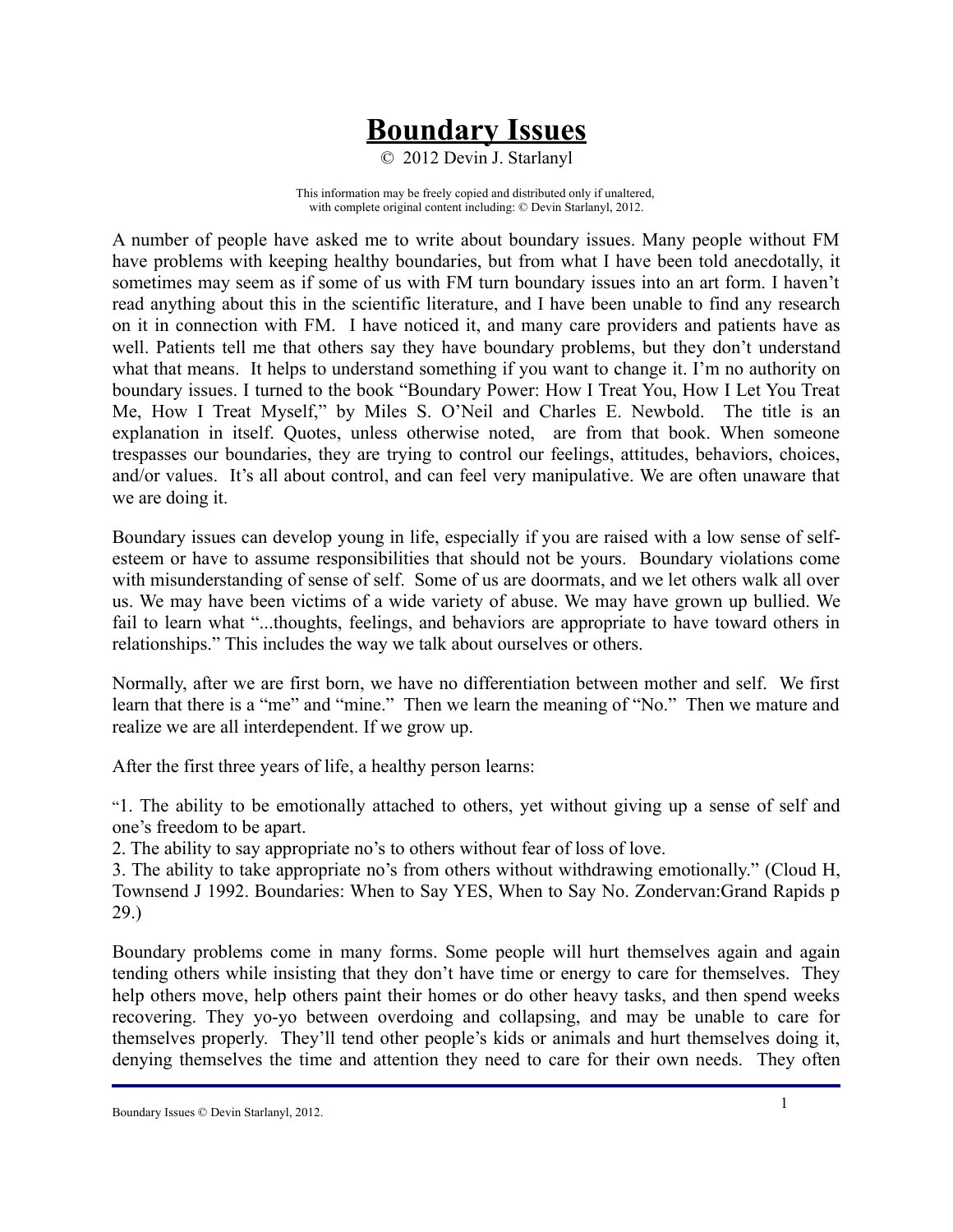don't pay attention to their own needs because they expect others to "fix" them. Yet they are always rescuing others. "There is a difference...between meeting the legitimate needs of others in our lives and feeling responsible for fixing them. It is not our place to fix others." We need healthy boundaries to defend ourselves against manipulation. "Persons with healthy boundaries do not allow themselves to be intruded upon." This can be very difficult in FM if we are a care provider as well as a patient and we understand the stresses that our patients are under. Keeping personal boundaries is difficult, and may seem impossible, at times, but it is critically necessary.

Abuse is also a boundary problem. In the book, they ask questions to determine if you fit into boundary issue categories, and this one includes "Do you often feel bad about yourself and put yourself down?" That is abuse of self, and also abuses those around you. "Boundaries and a sense of self go hand in hand." It's also about separation of those things that are your responsibility and what belongs to others. My t'ai chi chuan teacher says that to learn selfdefense, you first need a self to defend, and you must accept that self is worth defending. Some of us never have a chance to learn that "sense of self."

We are often taught, in the home or religious setting, when not to laugh, when it is ok to cry (or not), and how not to question. We are often taught denial of self. We sometimes do such a good job that we wall ourselves out from knowing what we really feel. We have pain that others can't see, but we try to live up to their expectations anyway. That is what Travell and Simons call "the good sport syndrome." Some of us with FM have what I call "The good extreme sport syndrome." FM amplifies everything, and that includes boundary issues.

Relationship problems are often boundary problems. Some of us may interrupt conversations of strangers, and may assume that they know what others want or need. Others take offense at the slightest interruptions, although in some cultures it is common communication for women to slightly step over each other's conversations to show support. Others may take liberties with possessions or thoughts of others, or the rights of others. They will put words into the mouths of others, or the minds of others, misinterpreting other's words or thoughts and inserting their own needs instead, assuming they know what others want. Some of us do have a degree of empathy, but we must always respect other's rights without letting others abuse us. We need to ask and check with others to ensure we are interpreting correctly. That can be a challenge. "Boundaries tell us what is our business and what is not our business. It is our business what we think of ourselves and what we think of other people, but it is none of our business what others think of us (unless we have violated their boundaries and owe them amends).

People with boundary issues can be hyper sensitive, believing that everyone is against them. Some may look for an excuse to prove that you don't really care about them. If you disagree with something they say, they may take offense and cut you off entirely from the relationship. This can be very difficult in a situation where each person in a relationship remembers things slightly differently. Some people with FM have rapid anger response, or other rapid emotional overload. They can over-react with tears, screams, or other manipulatory mechanisms because that is what they have always seen or always done. "Healthy boundaries empower us to say no when we need to say no and yes when we really want to say yes."